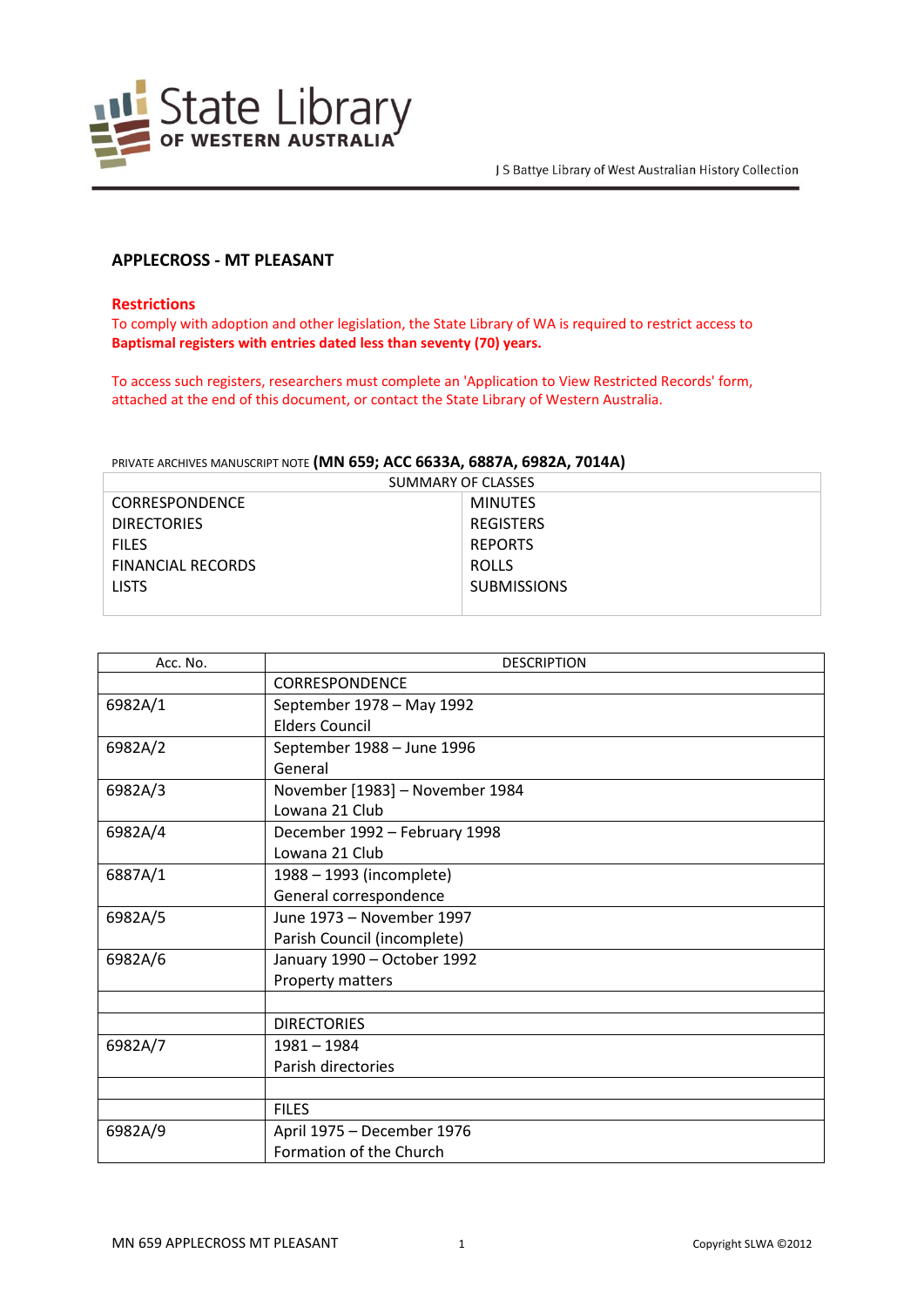

| 6887A/2  | 1976 - 1984 (incomplete)                                                |
|----------|-------------------------------------------------------------------------|
|          | Lowana 21 Club (formerly Ladies Over 21 Club). Includes constitution,   |
|          | members register (1979), reports, programmes                            |
| 6982A/13 | May 1978 - February 1987                                                |
|          | Property, general                                                       |
| 6982A/11 | March 1978 - September 1981                                             |
|          | Property, Conon Road                                                    |
| 6982A/12 | October 1981 - May 1986                                                 |
|          | Property, Conon Road                                                    |
| 6982A/10 | July 1980 - October 1984                                                |
|          | Manse at Rummer Way                                                     |
| 6982A/14 | August 1980 - April 1986                                                |
|          | Property, Mt. Pleasant Church                                           |
| 6982A/8  | September 1983 - September 1985                                         |
|          | <b>Building Committee</b>                                               |
| 6982A/15 | November 1983 - April 1986                                              |
|          | Property, St. Stephen's Church, Canning Highway                         |
| 7014A/6  | $1990 - 1991$                                                           |
|          | Parish Assistant, Peter Hawksworth                                      |
| 7014A/1  | 14 December 1992 - 17 October 1993                                      |
|          | Manse relocations, includes correspondence, plans, reports              |
|          |                                                                         |
|          | <b>FINANCIAL RECORDS</b>                                                |
| 7014A/2  | 1978 - 1981; 1999                                                       |
|          | Annual financial statements and auditor's reports                       |
|          |                                                                         |
| 6982A/17 | $1984 - 1992$                                                           |
|          | Statements of receipts and expenditure                                  |
| 6982A/16 | February 1989 - December 1997                                           |
|          | Receipts and expenditure                                                |
|          |                                                                         |
|          | <b>LISTS</b>                                                            |
| 6982A/19 | $1955 - 1979$                                                           |
|          | Lists names of members of various groups within the Church              |
| 6982A/20 | $1988 - 1989$                                                           |
|          | Ministerial appointments                                                |
|          |                                                                         |
|          | <b>MINUTES</b>                                                          |
| 6982A/21 | February 1988 - November 1989                                           |
|          | Christian Council. Includes list of members and address from Archbishop |
|          | <b>Robert Runcie</b>                                                    |
| 6982A/22 | 1975 - 1989 (incomplete)                                                |
|          | Congregational meetings                                                 |
| 6982A/23 | $1975 - 1976$                                                           |
|          | <b>Elders Council, Applecross</b>                                       |
| 7014A/9  | 23 November 1976 - 6 October 1987                                       |
|          | <b>Elders Meetings</b>                                                  |
| 6982A/24 | June 1977 - December 1984                                               |
|          | Elders, Mt. Pleasant                                                    |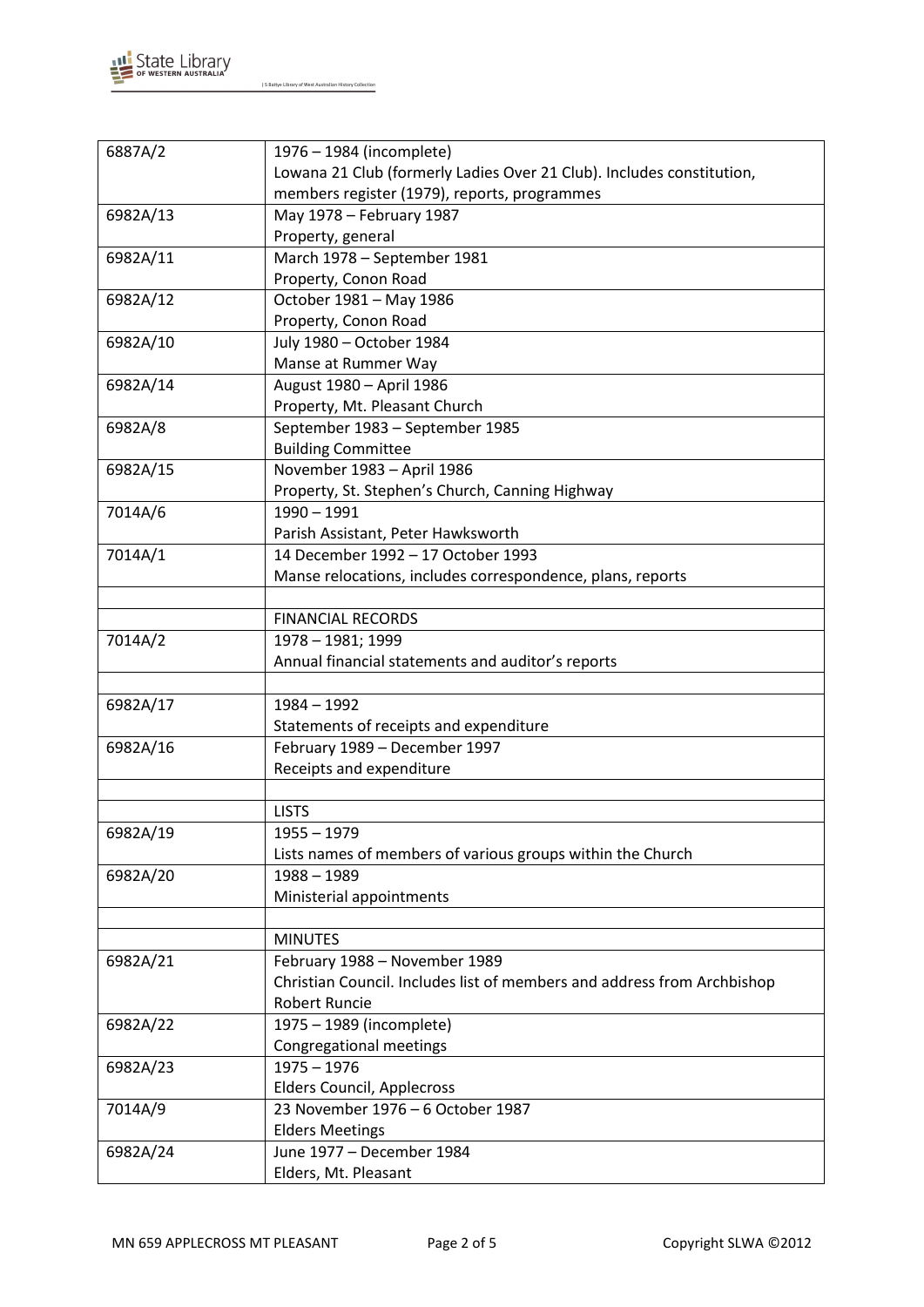

| 7014A/10 | 21 June 1977 - 7 November 1983                             |
|----------|------------------------------------------------------------|
|          | <b>Elders Meetings</b>                                     |
| 7014A/7  | 14 February 1979 - 12 December 1988                        |
|          | Parish Council. Includes parish profile at 1984            |
| 7014A/11 | 6 June 1979 - 2 December 1986                              |
|          | <b>Elders Meetings</b>                                     |
| 7014A/4  | 24 July 1988; 15 June 1980 - 28 March 1993                 |
|          | Congregational                                             |
| 6982A/26 | February 1978 - December 1981                              |
|          | Elders, Mt. Pleasant                                       |
| 6982A/45 | February 1982 - December 1987                              |
|          | Elders, Mt. Pleasant                                       |
| 7014A/5  | 13 November 1984 - 8 December 1989                         |
|          | Finance & Property Committee                               |
| 7014A/3  | 17 April 1984; 14 June 1988; 9 August 1988; 4 October 1988 |
|          | Day Care Centre                                            |
| 6982A/46 | February 1986 - October 1989                               |
|          | Elders Council, Mt. Pleasant                               |
| 6982A/25 | February 1986 - December 1988                              |
|          | <b>Elders Council, Applecross</b>                          |
| 6887A/3  | 1988 - 1991 (incomplete)                                   |
|          | Applecross Elders' Council                                 |
| 7014A/8  | 28 February 1989 - 25 August 1998                          |
|          | Parish Council                                             |
| 6887A/4  | 1990 - 1992 (incomplete)                                   |
|          | Elders' Council, Applecross Includes correspondence        |
| 6982A/27 | June 1977 - August 1979                                    |
|          | Finance & Property Committee                               |
| 6982A/28 | September 1979 - June 1982                                 |
|          | Finance & Property Committee                               |
| 6982A/29 | July 1982 - December 1986                                  |
|          | Finance & Property Committee                               |
| 6982A/30 | August 1986 - April 1988                                   |
|          | Finance & Property Committee                               |
| 6982A/47 | February 1988 - December 1991                              |
|          | Elders, Mt. Pleasant                                       |
| 6982A/31 | May 1988 - November 1989                                   |
|          | Finance & Property Committee                               |
| 6887A/5  | 1989 - 1993 (incomplete)                                   |
|          | Property and Finance Committee                             |
| 6982A/32 | February 1979 - September [1984]                           |
|          | Guild                                                      |
| 6982A/33 | November 1974 - May 1975                                   |
|          | Leaders, Deacons, Elders                                   |
| 6982A/34 | February 1995 - February 1998                              |
|          | Lowana 22 Club                                             |
| 6982A/35 | October 1976 - October 1980                                |
|          | Parish Council                                             |
|          |                                                            |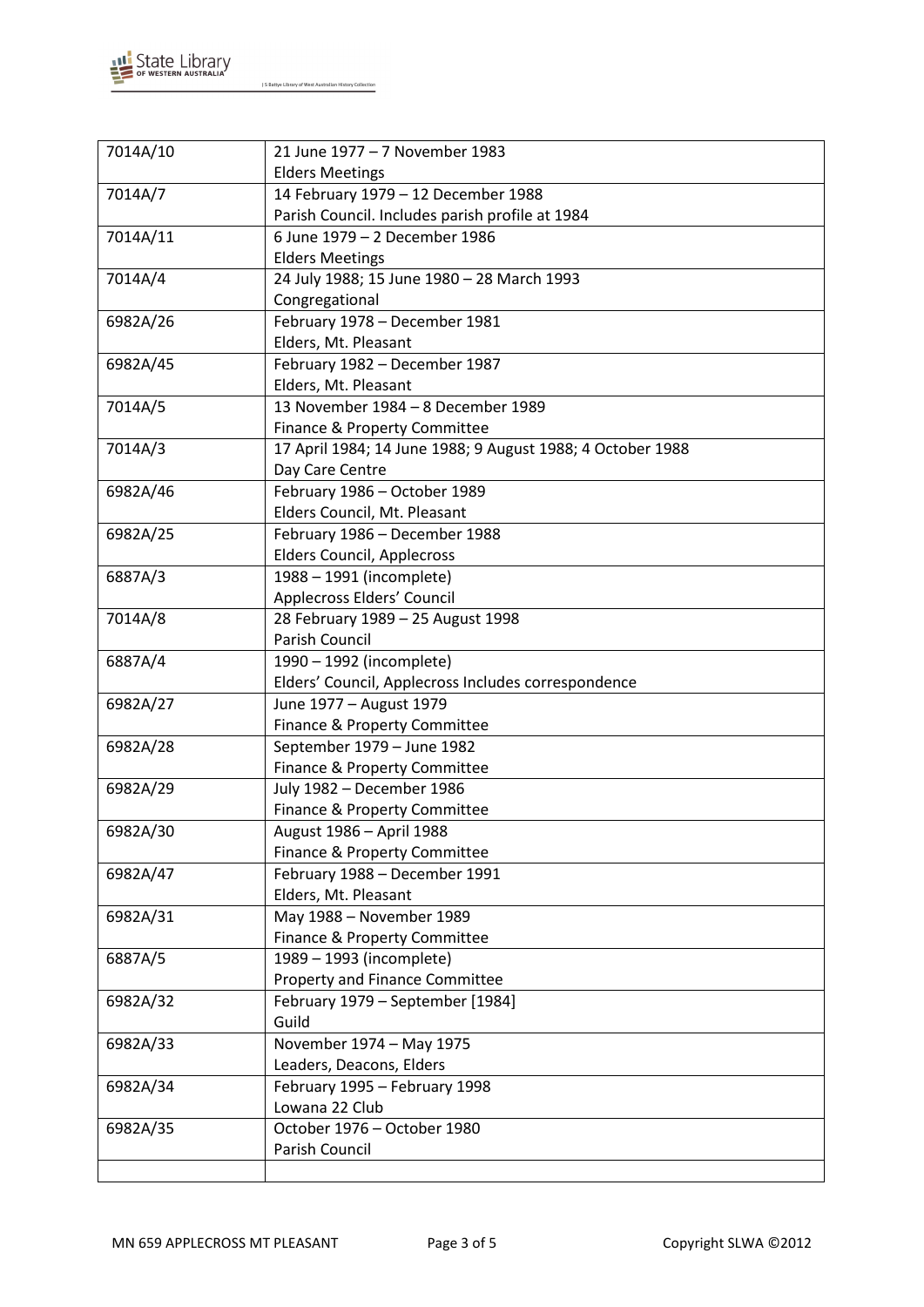

| 6982A/36                | February 1981 - December 1984                                                |
|-------------------------|------------------------------------------------------------------------------|
|                         | Parish Council                                                               |
| 6982A/37                | February 1985 - October 1989                                                 |
|                         | Parish Council                                                               |
|                         |                                                                              |
|                         | <b>REGISTERS</b>                                                             |
| 6633A/1                 | 7 September 1975 - 8 January 1984                                            |
| <b>CHURCH REGISTERS</b> | <b>Baptismal roll</b>                                                        |
| <b>RESTRICTED</b>       |                                                                              |
| 6633A/2                 | 30 November 1963 - 26 June 1976                                              |
| <b>CHURCH REGISTERS</b> | Marriage register                                                            |
| <b>RESTRICTED</b>       |                                                                              |
| 6633A/3                 | 14 August 1976 - 3 December 1994                                             |
| <b>CHURCH REGISTERS</b> | Marriage register                                                            |
| <b>RESTRICTED</b>       |                                                                              |
|                         |                                                                              |
|                         | <b>REPORTS</b>                                                               |
| 6982A/39                | $1975 - 1989$                                                                |
|                         | Reports from various groups within the Church                                |
| 6982A/38                | $1976 - 1991$                                                                |
|                         | Reports from various groups within the Church                                |
| 6982A/40                | 1976-1997                                                                    |
|                         | Lowana 21 Club, annual reports                                               |
| 7014A/13                | $1979 - 1983$                                                                |
|                         | Year books                                                                   |
| 6982A/41                | $1988 - 1996$                                                                |
|                         | Sundry reports                                                               |
| 6982A/18                | 26 November 1989                                                             |
|                         | Formation of the new Applecross Parish. 1p.                                  |
| 7014A/12                | August 1993; November 1996; December 1996                                    |
|                         | Parish profiles                                                              |
| 6982A/42                | $1997 - 1998$                                                                |
|                         | Sundry reports                                                               |
|                         |                                                                              |
|                         | <b>ROLLS</b>                                                                 |
| 6982A/43                | 1976 - 1997 (incomplete)                                                     |
|                         | Children participating in Church activities; families in contact with Church |
|                         | community but children not participating; Lowana 21 Club                     |
|                         |                                                                              |
|                         | <b>SUBMISSIONS</b>                                                           |
| 6982A/44                | 26 June 1978                                                                 |
|                         | To Melville Town Planning Department, re allocation of land in consideration |
|                         | of Church extension programme                                                |
|                         |                                                                              |

Holdings =  $1.05$  m

### *Copyright Restrictions*

*The Commonwealth Copyright Act 1968 regulates copying of unpublished material. It is the user's legal obligation to determine and satisfy copyright.*